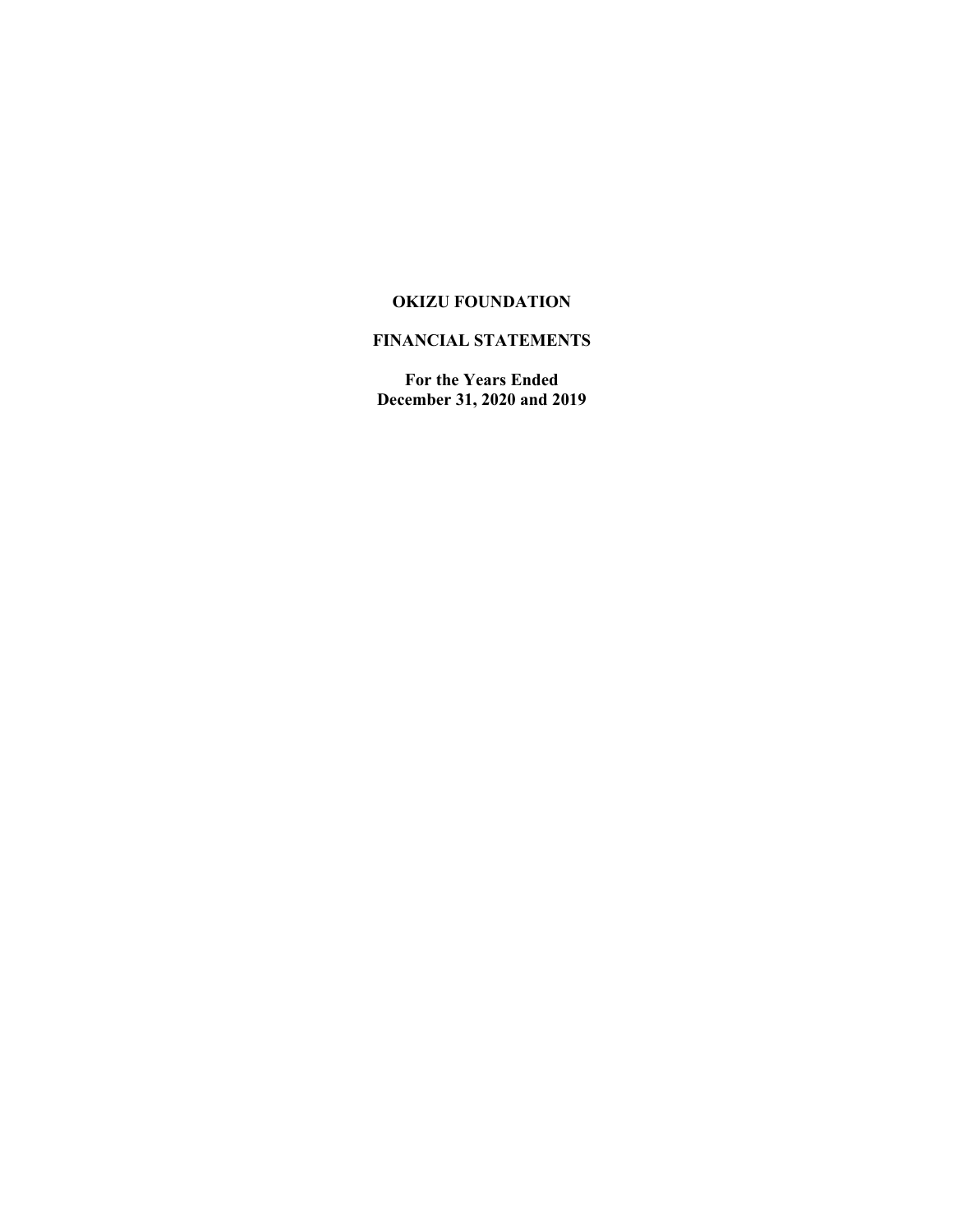# **TABLE OF CONTENTS**

|                                                    | PAGE           |
|----------------------------------------------------|----------------|
| <b>Independent Auditors' Report</b>                | $1 - 2$        |
| <b>Financial Statements</b>                        |                |
| <b>Statements of Financial Position</b>            | 3              |
| Statements of Activities and Changes in Net Assets | $\overline{4}$ |
| <b>Statements of Cash Flows</b>                    | $5 - 6$        |
| <b>Statements of Functional Expenses</b>           | 7              |
| Notes to Financial Statements                      | $8 - 18$       |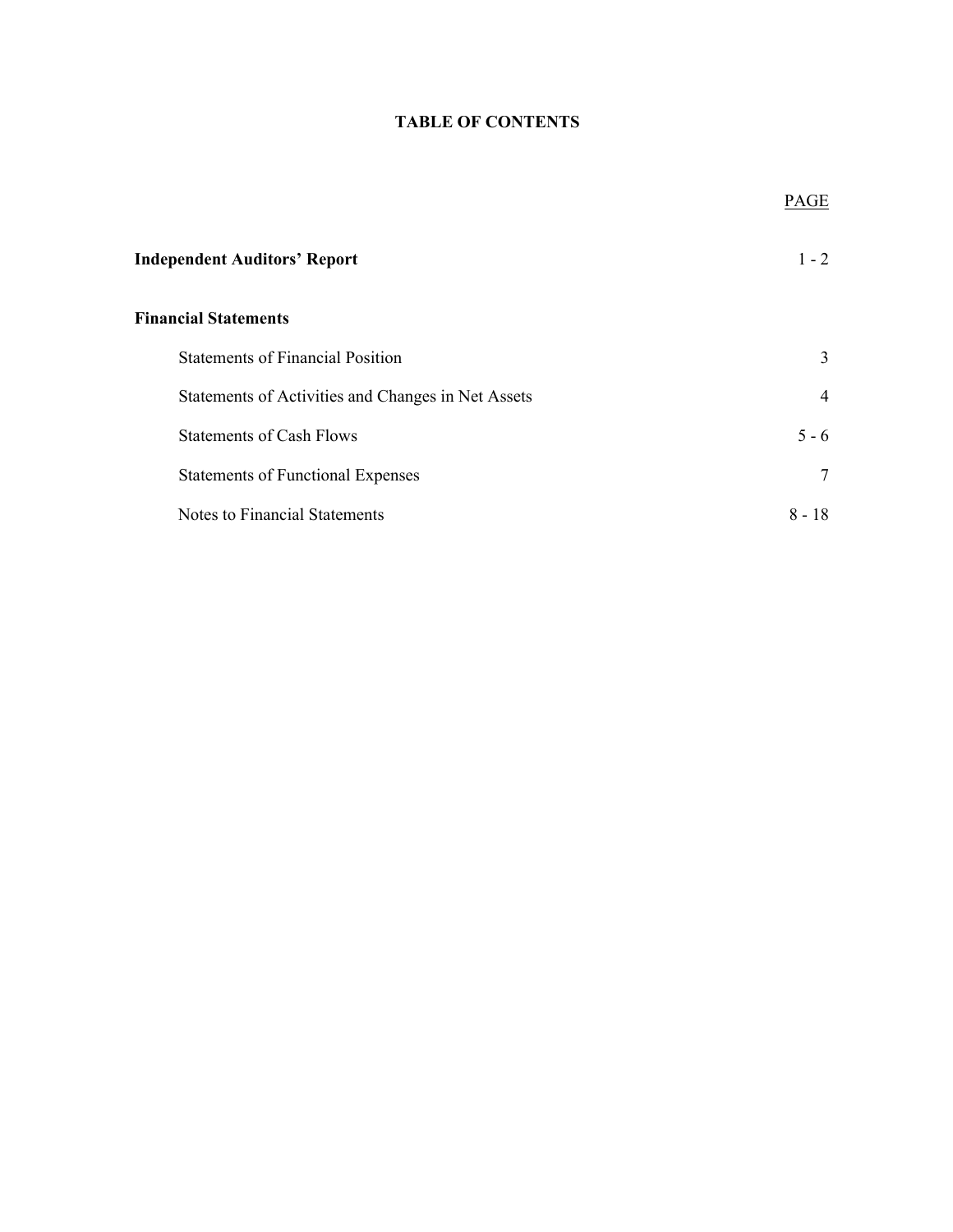

# **Independent Auditors' Report**

Board of Directors Okizu Foundation

We have audited the accompanying financial statements of Okizu Foundation, which comprise the statements of financial position as of December 31, 2020 and 2019, and the related statements of activities, cash flows and functional expenses for the years then ended, and the related notes to the financial statements.

# **Management's Responsibility for the Financial Statements**

Management is responsible for the preparation and fair presentation of these financial statements in accordance with accounting principles generally accepted in the United States of America; this includes the design, implementation, and maintenance of internal control relevant to the preparation and fair presentation of financial statements that are free from material misstatement, whether due to fraud or error.

# **Auditors' Responsibility**

Our responsibility is to express an opinion on these financial statements based on our audits. We conducted our audits in accordance with auditing standards generally accepted in the United States of America. Those standards require that we plan and perform the audits to obtain reasonable assurance about whether the financial statements are free of material misstatement.

An audit involves performing procedures to obtain audit evidence about the amounts and disclosures in the financial statements. The procedures selected depend on the auditors' judgment, including the assessment of the risks of material misstatement of the financial statements, whether due to fraud or error. In making those risk assessments, the auditor considers internal control relevant to the entity's preparation and fair presentation of the financial statements in order to design audit procedures that are appropriate in the circumstances, but not for the purpose of expressing an opinion on the effectiveness of the entity's internal control. Accordingly, we express no such opinion. An audit also includes evaluating the appropriateness of accounting policies used and the reasonableness of significant accounting estimates made by management, as well as, evaluating the overall presentation of the financial statements.

We believe that the audit evidence we have obtained is sufficient and appropriate to provide a basis for our audit opinion.

## **Opinion**

In our opinion, the financial statements referred to above present fairly, in all material respects, the financial position of Okizu Foundation as of December 31, 2020 and 2019, and the changes in its net assets and its cash flows for the years then ended in accordance with accounting principles generally accepted in the United States of America.

301 Battery Street • 2 Mezzanine San Francisco, CA 94111 T: 415.777.1001 • F: 415.546.9745  $-www.bcocpa.com-$ 

330 Ignacio Boulevard • Suite 201 Novato, CA 94949 T: 415.883.4262 • F: 415.883.4290

4309 Hacienda Drive • Suite 400 Pleasanton, CA 94588 T: 925.416.0550 • F: 925.416.0604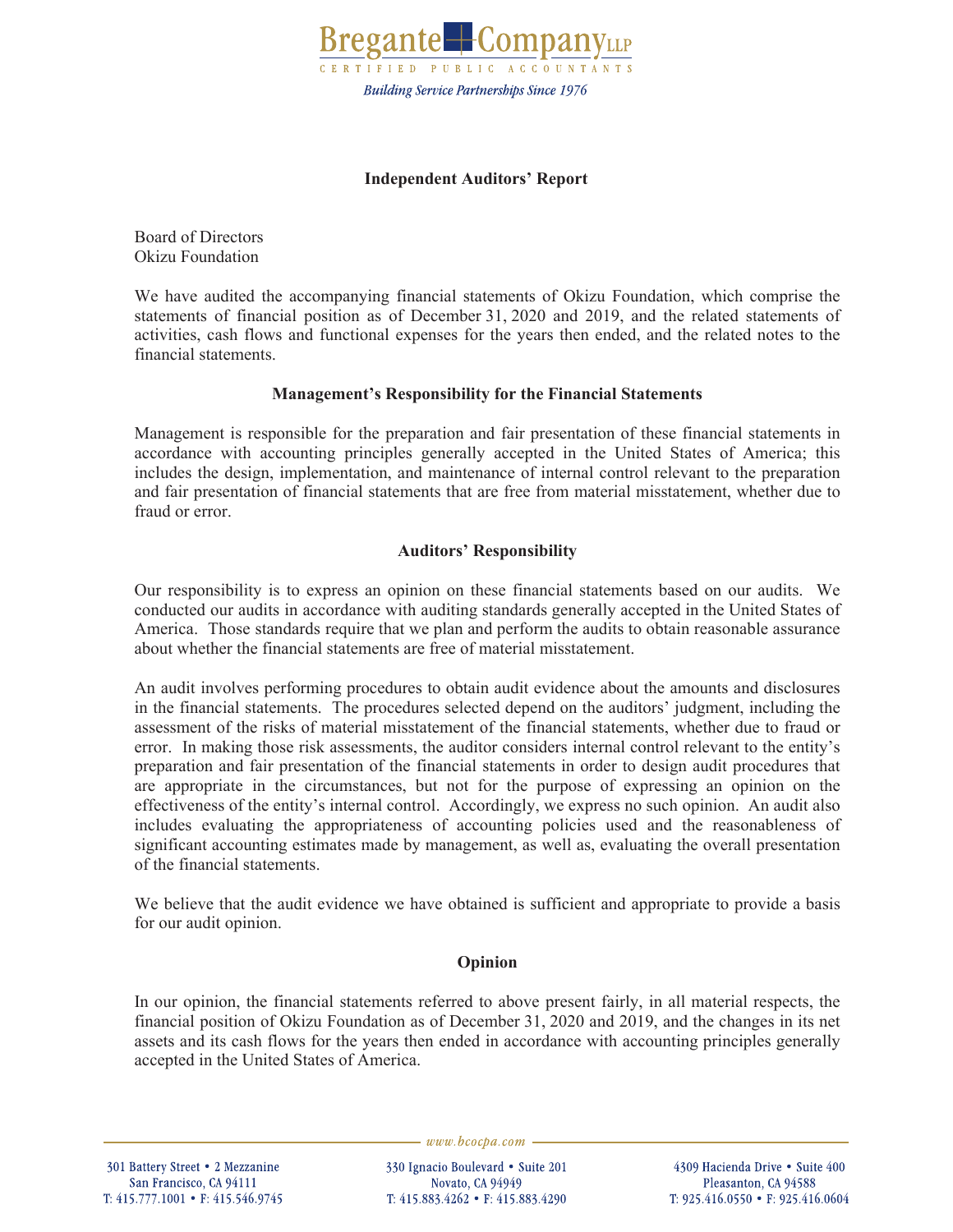

# **Independent Auditors' Report (continued)**

## **Emphasis of Matter - Casualty Loss and Insurance Recovery**

As described in Note O and Note Q to the financial statements, almost all property located at Camp Okizu was severely damaged or destroyed by a wildfire in 2020. Okizu Foundation's insurance policies covered the losses up to the maximum available under the policy. Our opinion was not modified with respect to this matter.

## **Emphasis of Matter - Prior Period Adjustment**

As described in Note P to the financial statements, the financial statements for the year ended December 31, 2019 have been restated for the correction of a material misstatement in the respective period.

Bregante + Company LLP

Novato, California

December 21, 2021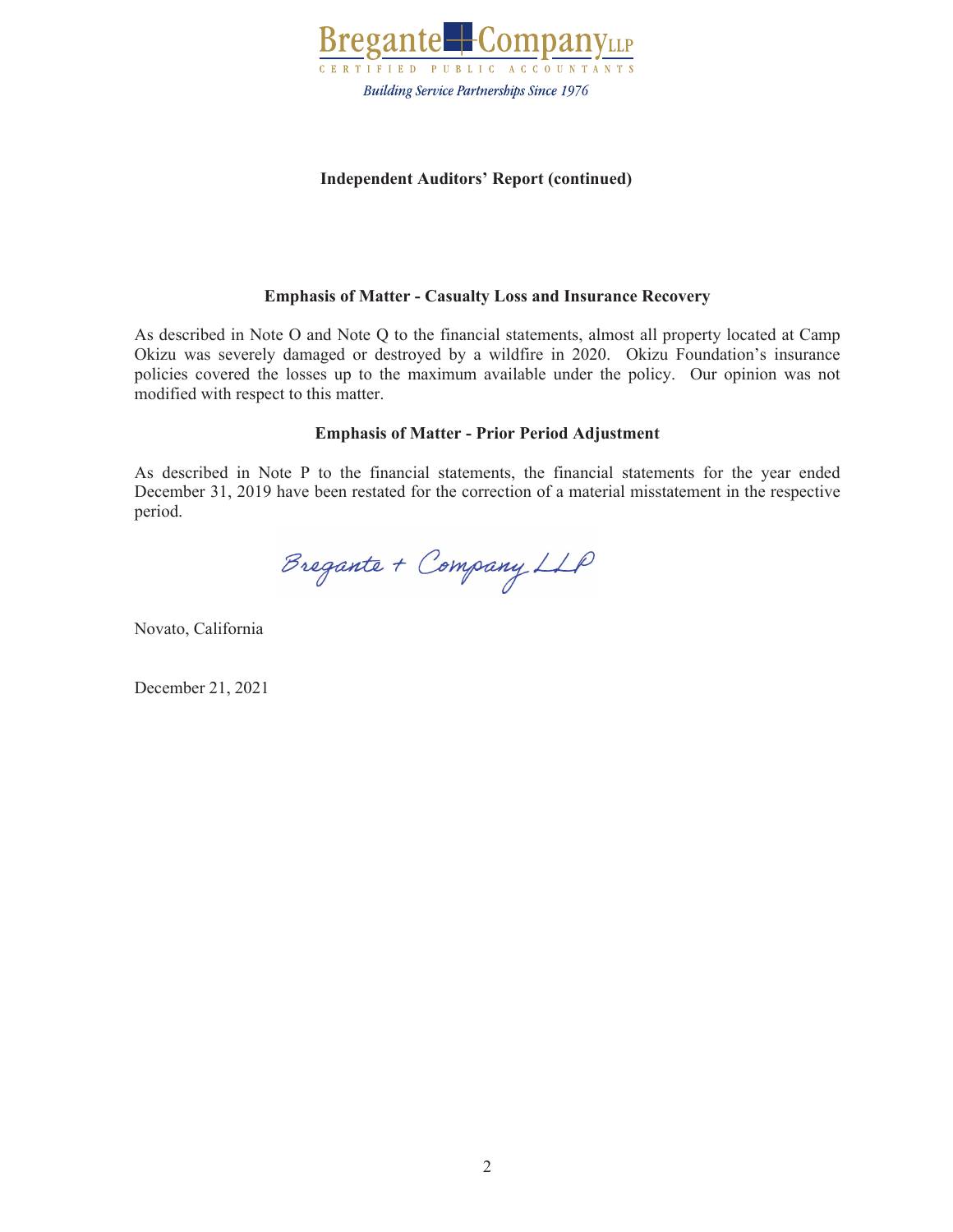# **STATEMENTS OF FINANCIAL POSITION**

# **December 31, 2020 and 2019**

## **ASSETS**

| Assets:                                       | 2020            |    | Restated<br>2019 |
|-----------------------------------------------|-----------------|----|------------------|
| Cash                                          | \$<br>4,789,444 | \$ | 332,473          |
| Pledges and grants receivable (Notes D and P) | 483,740         |    | 474,000          |
| Insurance recovery receivable                 | 7,952,120       |    |                  |
| Certificates of deposit                       | 1,300,000       |    | 950,000          |
| Investments                                   | 42,909          |    | 44,703           |
| Prepaid expenses                              | 5,264           |    | 41,490           |
| Inventory                                     | 3,942           |    | 3,846            |
| Property and equipment, net                   | 1,333,183       |    | 5,897,879        |
| Loan fees, net of accumulated amortization    |                 |    |                  |
| of \$0 and \$799                              |                 |    | 6,961            |
| Security deposit                              | 3,609           |    | 3,609            |
| Total assets                                  | 15,914,211      | S  | 7,754,961        |

## **LIABILITIES AND NET ASSETS**

| Liabilities:                                             |               |                 |
|----------------------------------------------------------|---------------|-----------------|
| Accounts payable                                         | \$<br>126,497 | \$<br>42,515    |
| Accrued payroll                                          | 18,702        | 20,655          |
| Accrued interest                                         |               | 146             |
| Payroll Protection Program loan payable                  | 215,047       |                 |
| Note payable                                             |               | 162,957         |
|                                                          |               |                 |
| Total liabilities                                        | 360,246       | 226,273         |
|                                                          |               |                 |
| Net assets:                                              |               |                 |
| Without donor restrictions:                              |               |                 |
| Designated - property and equipment, net of related debt | 1,333,183     | 5,734,922       |
| Designated - fire recovery                               | 11,263,667    |                 |
| Designated - Preservation Fund                           | 1,790,628     | 1,212,487       |
| Undesignated                                             | 297,899       | 61,911          |
|                                                          |               |                 |
| Total net assets without donor restrictions              | 14,685,377    | 7,009,320       |
|                                                          |               |                 |
| With donor restrictions                                  | 868,588       | 519,368         |
|                                                          |               |                 |
| Total net assets                                         | 15,553,965    | 7,528,688       |
|                                                          |               |                 |
| Total liabilities and net assets                         | \$15,914,211  | \$<br>7,754,961 |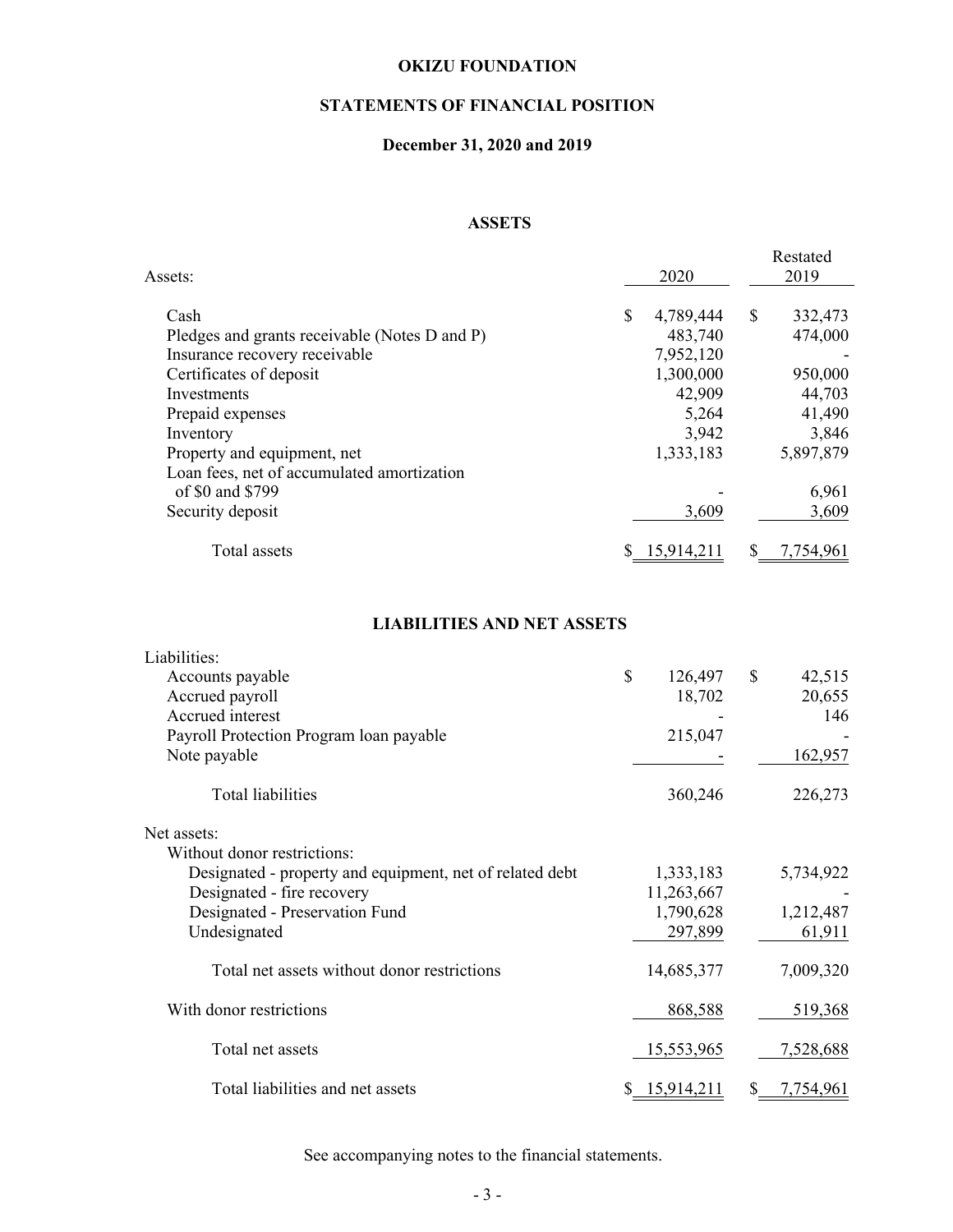# **STATEMENTS OF ACTIVITIES AND CHANGES IN NET ASSETS**

# **For the Years Ended December 31, 2020 and 2019**

|                                          |                               | 2020                       |                  | Restated<br>2019              |                            |                 |  |
|------------------------------------------|-------------------------------|----------------------------|------------------|-------------------------------|----------------------------|-----------------|--|
|                                          | Without Donor<br>Restrictions | With Donor<br>Restrictions | Total            | Without Donor<br>Restrictions | With Donor<br>Restrictions | Total           |  |
| Revenue and support:                     |                               |                            |                  |                               |                            |                 |  |
| Special events revenue                   | \$<br>407,231                 | \$                         | \$<br>407,231    | \$<br>1,100,756               | \$                         | \$<br>1,100,756 |  |
| Direct benefits to donors                | (105, 886)                    |                            | (105, 886)       | (511, 016)                    |                            | (511, 016)      |  |
| Special events, net                      | 301,345                       |                            | 301,345          | 589,740                       |                            | 589,740         |  |
| Contributions                            | 2,418,854                     | 828,740                    | 3,247,594        | 1,563,178                     | 480,470                    | 2,043,648       |  |
| Contributed services                     | 45,136                        |                            | 45,136           | 191,963                       |                            | 191,963         |  |
| Investment income                        | 20,735                        | (1,794)                    | 18,941           | 9,888                         | 4,789                      | 14,677          |  |
| Other income                             | 8,020                         |                            | 8,020            | 2,269                         |                            | 2,269           |  |
| Net assets released from restrictions    | 477,726                       | (477, 726)                 |                  | 387,470                       | (387, 470)                 |                 |  |
| Total revenue and support                | 3,271,816                     | 349,220                    | 3,621,036        | 2,744,508                     | 97,789                     | 2,842,297       |  |
| Expenses:                                |                               |                            |                  |                               |                            |                 |  |
| Program services                         | 1,026,997                     |                            | 1,026,997        | 1,758,777                     |                            | 1,758,777       |  |
| Management and administrative            | 194,063                       |                            | 194,063          | 222,255                       |                            | 222,255         |  |
| Fundraising                              | 352,635                       |                            | 352,635          | 430,614                       |                            | 430,614         |  |
| Total expenses                           | 1,573,695                     |                            | 1,573,695        | 2,411,646                     |                            | 2,411,646       |  |
| Other Changes:                           |                               |                            |                  |                               |                            |                 |  |
| Gain on insurance recovery               | 5,977,936                     |                            | 5,977,936        |                               |                            |                 |  |
| Casualty loss recovery                   | 4,491,611                     |                            | 4,491,611        |                               |                            |                 |  |
| Casualty loss                            | (4,491,611)                   |                            | (4,491,611)      |                               |                            |                 |  |
| Total other changes                      | 5,977,936                     |                            | 5,977,936        |                               |                            |                 |  |
| Changes in net assets                    | 7,676,057                     | 349,220                    | 8,025,277        | 332,862                       | 97,789                     | 430,651         |  |
| Net assets, beginning of year            | 6,676,458                     | 185,579                    | 6,862,037        | 6,676,458                     | 185,579                    | 6,862,037       |  |
| Prior period adjustments (Note P)        | (236,000)                     | 238,000                    | 2,000            |                               | 236,000                    | 236,000         |  |
| Net assets, beginning of year (restated) | 7,009,320                     | 519,368                    | 7,528,688        | 6,676,458                     | 421,579                    | 7,098,037       |  |
| Net assets, end of year                  | 14,685,377<br>\$              | 868,588<br>S               | \$<br>15,553,965 | 7,009,320<br>\$               | 519,368<br>S               | 7,528,688<br>S  |  |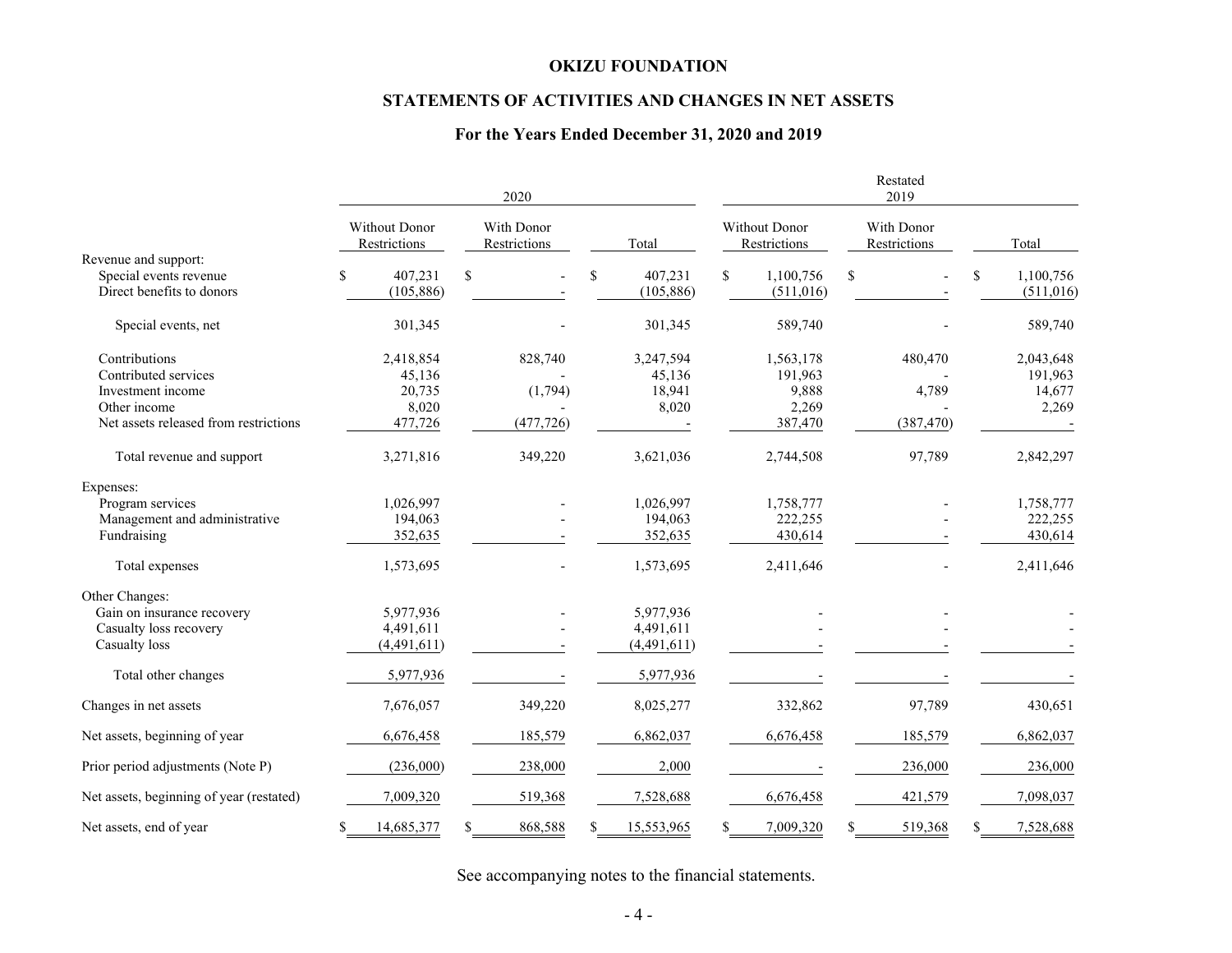# **STATEMENTS OF CASH FLOWS**

# **For the Years Ended December 31, 2020 and 2019**

|                                                           | 2020            | Restated<br>2019     |
|-----------------------------------------------------------|-----------------|----------------------|
| Cash flows from operating activities:                     |                 |                      |
| Changes in net assets                                     | \$<br>8,025,277 | \$<br>430,651        |
| Adjustments to reconcile changes in net assets to net     |                 |                      |
| cash provided by operating activities:                    |                 |                      |
| Depreciation                                              | 170,713         | 238,721              |
| Amortization                                              | 6,961           | 259                  |
| Casualty loss, net of insurance recovery received to date | 1,853,721       |                      |
| Net realized and unrealized (gain) loss on investments    | 3,829           | (3,292)              |
| (Increase) decrease in assets:                            |                 |                      |
| Pledges and grants receivable                             | (9,740)         | (38,000)             |
| Insurance recovery receivable                             | (7,952,120)     |                      |
| Prepaid expenses                                          | 36,226          | (9,609)              |
| Inventory                                                 | (96)            | 1,044                |
| Increase (decrease) in liabilities:                       |                 |                      |
| Accounts payable                                          | 83,982          | 33,104               |
| Accrued payroll                                           | (1,953)         | (5,509)              |
| Accrued interest                                          | (146)           | (381)                |
| Total adjustments                                         | (5,808,623)     | 216,337              |
| Net cash provided by operating activities                 | 2,216,654       | 646,988              |
| Cash flows from investing activities:                     |                 |                      |
| Purchases of property and equipment                       | (97, 628)       | (15, 721)            |
| Proceeds from insurance recovery, net of costs            | 2,637,890       |                      |
| Proceeds from redemption of certificates of deposit       | 1,150,000       | 575,000              |
| Proceeds from sale of investments                         |                 | 2,900                |
| Purchases of certificates of deposit                      | (1,500,000)     | (1,150,000)          |
| Purchases of investments                                  | (2,035)         | (1, 498)             |
| Net cash provided (used) by investing activities          | 2,188,227       | (589, 319)           |
| Cash flows from financing activities:                     |                 |                      |
| Proceeds from Paycheck Protection Program loan            | 215,047         |                      |
| Payments on note payable                                  | (162, 957)      | (401, 849)           |
| Net cash provided (used) by financing activities          | 52,090          | (401, 849)           |
| Net increase (decrease) in cash                           | 4,456,971       | (344, 180)           |
| Cash, beginning of year                                   | 332,473         | 676,653              |
| Cash, end of year                                         | \$<br>4,789,444 | \$<br><u>332,473</u> |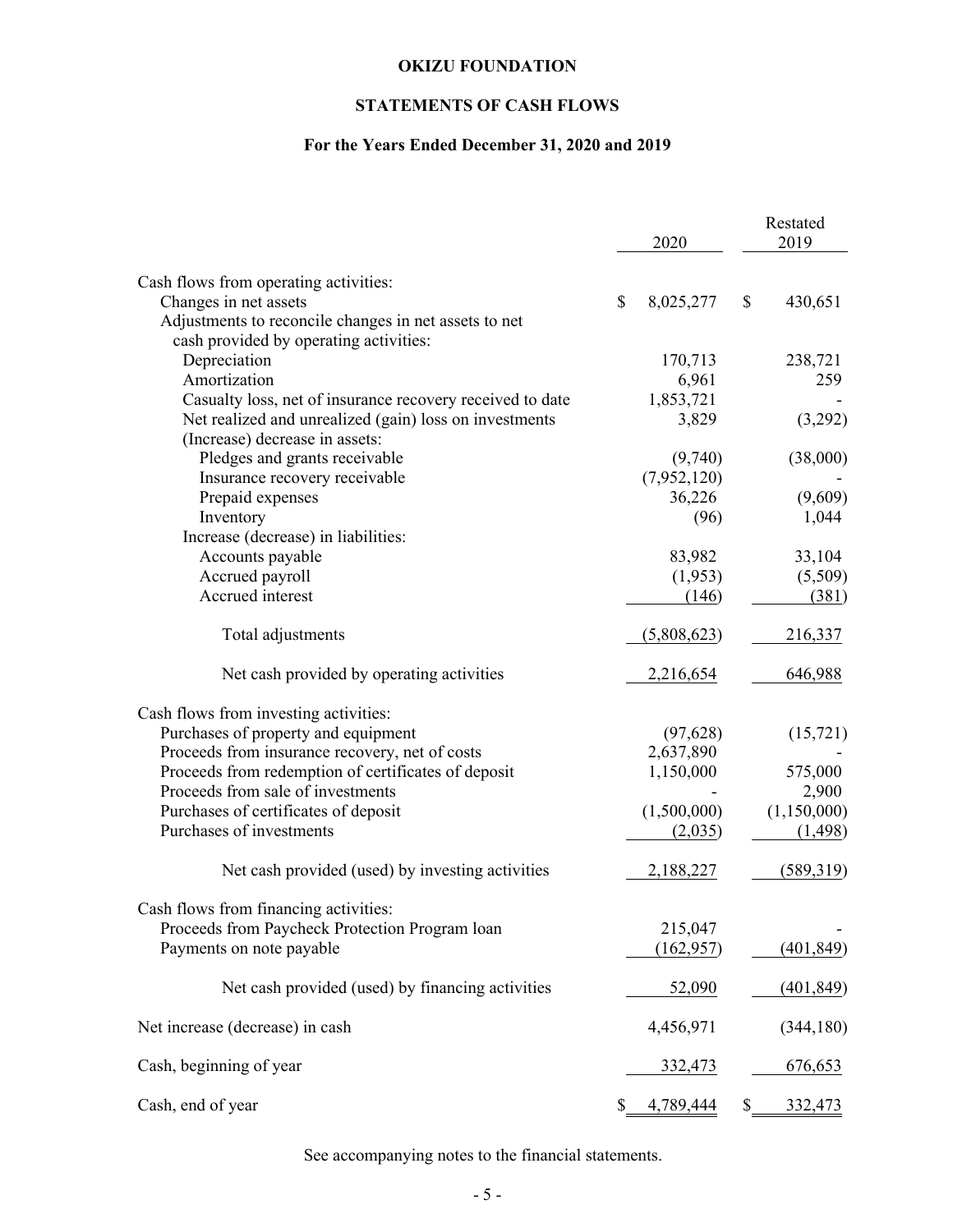## **STATEMENTS OF CASH FLOWS (Continued)**

### **For the Years Ended December 31, 2020 and 2019**

### **Supplemental disclosure of cash flow information:**

Cash paid for interest on note payable was \$1,657 and \$16,879 for the years ended December 31, 2020 and 2019, respectively.

### **Supplemental disclosure of noncash investing information:**

During the year ended December 31, 2020, property and equipment with an original cost of \$9,060,085, and a net book value of \$4,491,611, was destroyed in a wildfire. The Foundation collected \$2,637,890 of insurance proceeds, net of \$13,652 of related costs, recognized a receivable from insurance recovery of \$7,952,120, and accrued related costs of \$120,463.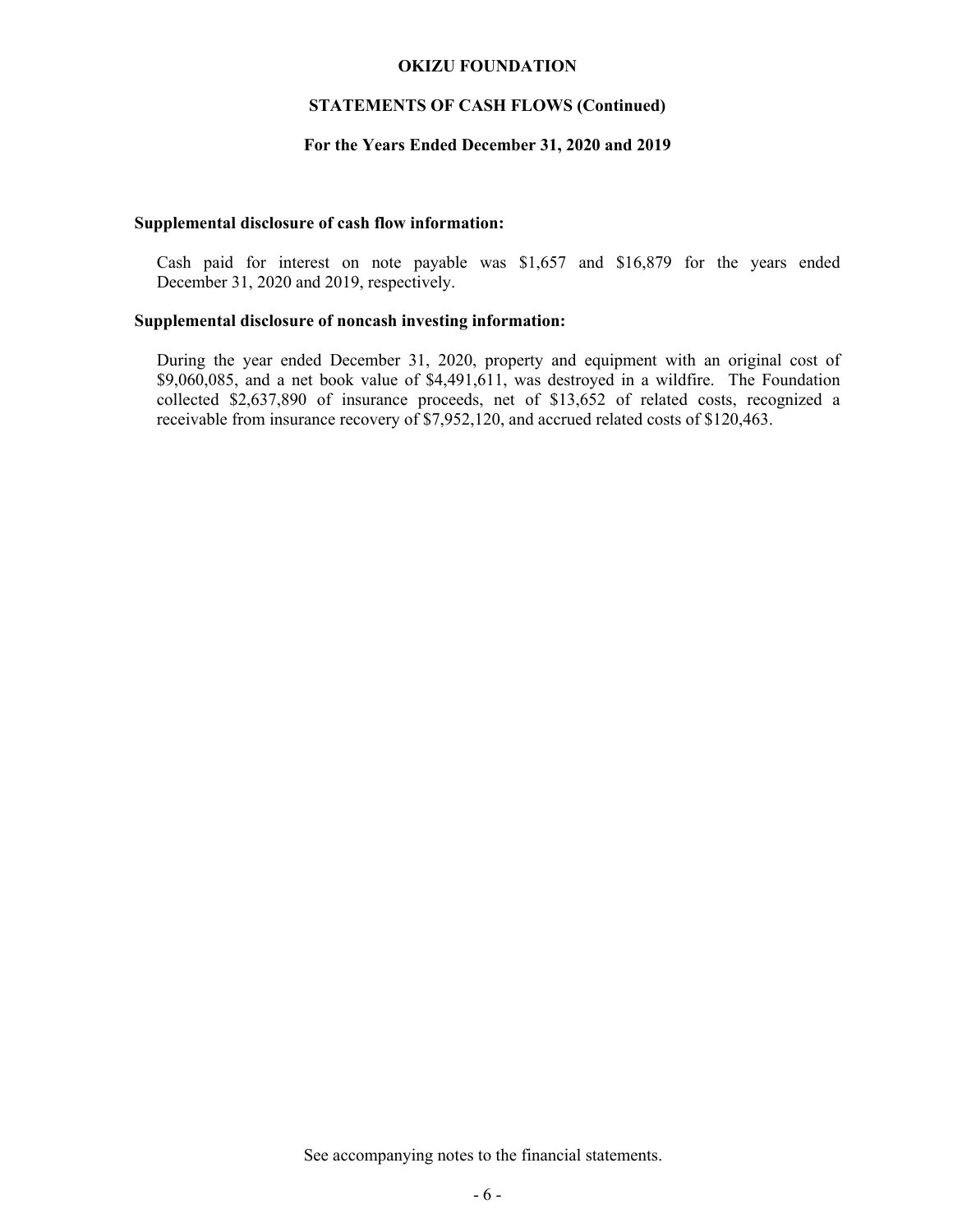# **STATEMENTS OF FUNCTIONAL EXPENSES**

# **For the Years Ended December 31, 2020 and 2019**

|                           | 2020                |         |              |                                     |    |             | 2019 |             |     |                     |    |                                     |              |             |             |
|---------------------------|---------------------|---------|--------------|-------------------------------------|----|-------------|------|-------------|-----|---------------------|----|-------------------------------------|--------------|-------------|-------------|
|                           | Program<br>Services |         |              | Management<br>and<br>Administrative |    | Fundraising |      | Total       |     | Program<br>Services |    | Management<br>and<br>Administrative |              | Fundraising | Total       |
| Salaries and benefits     | \$                  | 527,054 | \$           | 122,652                             | \$ | 291,625     | S.   | 941,331     | \$. | 724,371             | \$ | 64,040                              | \$           | 367,729     | \$1,156,140 |
| Depreciation and          |                     |         |              |                                     |    |             |      |             |     |                     |    |                                     |              |             |             |
| amortization              |                     | 177,674 |              |                                     |    |             |      | 177,674     |     | 238,980             |    |                                     |              |             | 238,980     |
| Insurance                 |                     | 89,247  |              | 1,554                               |    | 4,514       |      | 95,315      |     | 67,942              |    | 2,052                               |              | 5,977       | 75,971      |
| Professional services     |                     |         |              | 57,862                              |    |             |      | 57,862      |     |                     |    | 120,031                             |              |             | 120,031     |
| Utilities                 |                     | 51,403  |              | 2,288                               |    | 3,672       |      | 57,363      |     | 88,214              |    | 4,584                               |              | 3,570       | 96,368      |
| Occupancy                 |                     | 34,823  |              | 4,176                               |    | 12,646      |      | 51,645      |     | 35,510              |    | 4,258                               |              | 12,896      | 52,664      |
| Repairs and maintenance   |                     | 47,236  |              | 683                                 |    | 2,069       |      | 49,988      |     | 125,603             |    | 17,626                              |              | 2,769       | 145,998     |
| Contributed services      |                     | 45,136  |              |                                     |    |             |      | 45,136      |     | 191,963             |    |                                     |              |             | 191,963     |
| Fundraising               |                     |         |              | $\overline{\phantom{a}}$            |    | 29,348      |      | 29,348      |     |                     |    |                                     |              | 30,324      | 30,324      |
| Supplies                  |                     | 21,848  |              | 968                                 |    | 1,577       |      | 24,393      |     | 18,182              |    | 1,664                               |              | 5,041       | 24,887      |
| Office expense            |                     | 21,943  |              | 230                                 |    |             |      | 22,173      |     | 36,269              |    | 1,112                               |              |             | 37,381      |
| Postage                   |                     | 4,558   |              | 333                                 |    | 7,184       |      | 12,075      |     | 6,356               |    | 762                                 |              | 2,308       | 9,426       |
| Recruitment and retention |                     | 5,241   |              | 358                                 |    |             |      | 5,599       |     | 43,270              |    |                                     |              |             | 43,270      |
| Miscellaneous             |                     | 344     |              | 2,959                               |    |             |      | 3,303       |     | 9,402               |    | 6,126                               |              |             | 15,528      |
| Interest                  |                     | 490     |              |                                     |    |             |      | 490         |     | 16,498              |    |                                     |              |             | 16,498      |
| Camp food                 |                     |         |              |                                     |    |             |      |             |     | 82,822              |    |                                     |              |             | 82,822      |
| Camper transportation     |                     |         |              |                                     |    |             |      |             |     | 73,395              |    |                                     |              |             | 73,395      |
| Total expenses            | \$1,026,997         |         | $\mathbb{S}$ | 194,063                             |    | \$352,635   |      | \$1,573,695 |     | \$1,758,777         | S. | 222,255                             | $\mathbb{S}$ | 430,614     | \$2,411,646 |
|                           | 65%                 |         |              | 12%                                 |    | 23%         |      | 100%        |     | 73%                 |    | 9%                                  |              | 18%         | 100%        |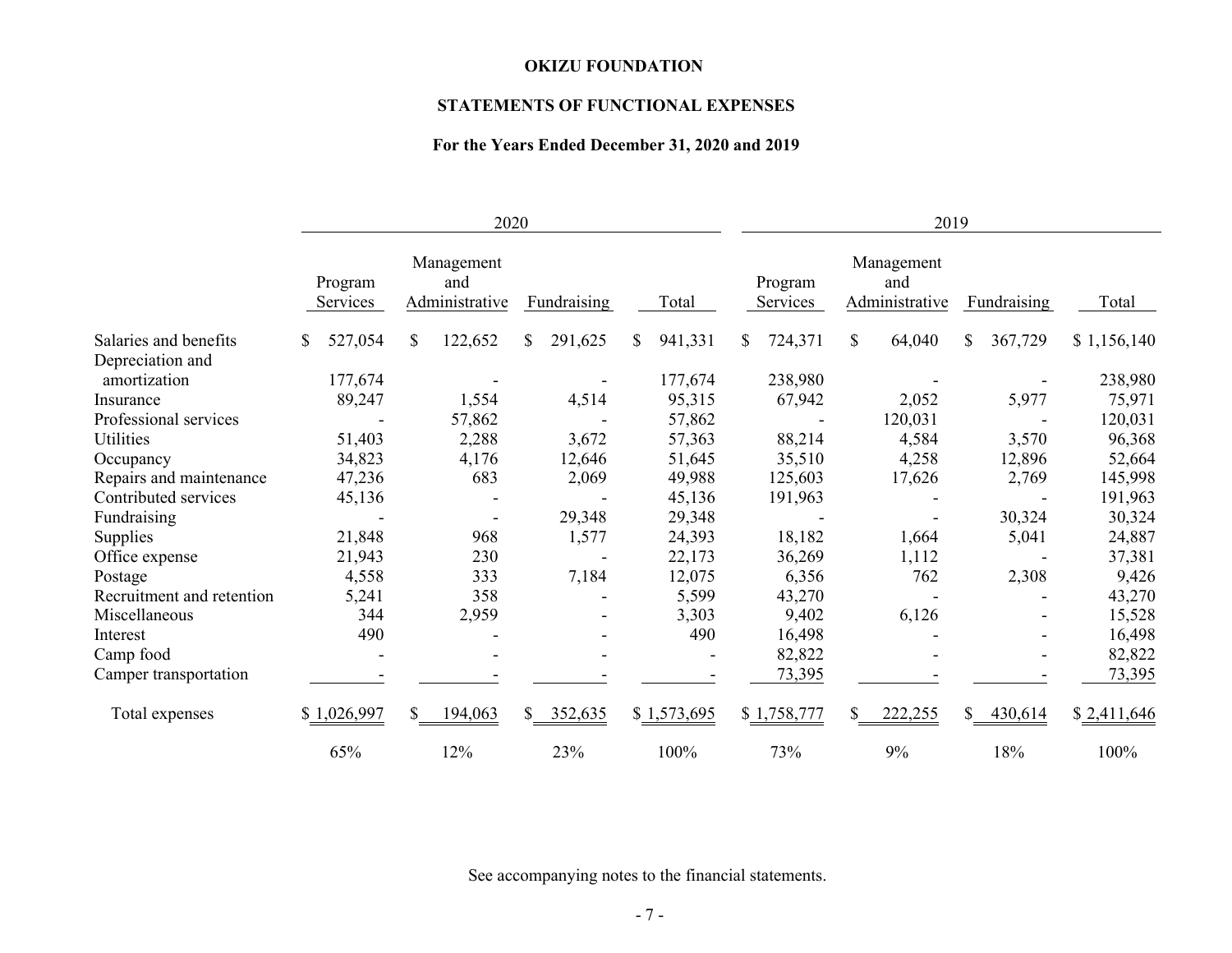# **NOTES TO FINANCIAL STATEMENTS**

## **December 31, 2020 and 2019**

## **NOTE A -- Description of organization**

Okizu Foundation (the Foundation) is a nonprofit corporation. It is the mission of the Foundation to provide recreational, respite and peer support programs to meet the needs of all members of families affected by childhood cancer.

The diagnosis of a chronic or life-threatening illness in a family threatens the very nature of the family structure. Children need positive nurturing and support in order to grow and lead fulfilling, productive lives. The family's normal emotional and social environment is greatly disrupted by a diagnosis of childhood cancer. Many children become dysfunctional because of the emotional and physical stress of treatment, and other family members have little support to cope with the stresses they are facing.

The Foundation has established long-term relationships with many of the pediatric oncology units in Northern California including Sutter Medical Center in Sacramento, UCSF Benioff Children's Hospitals in Oakland and San Francisco, Kaiser Permanente Hospitals in Oakland, Roseville and San Francisco, John Muir Medical Center, California Pacific Medical Center in San Francisco and Lucile Salter Packard Children's Hospital at Stanford, which provide assistance to the Foundation so it can carry out its mission.

The purpose of the Foundation is to operate peer support programs for all family members, including families whose child has passed away. There is never a charge for participation in the Foundation's programs because of the emotional, financial and physical burdens placed on the families by this disease.

The Foundation purchased the former Berry Creek Ranch in Butte County, California in 1998. The property has been substantially renovated to house Camp Okizu, a permanent site for summer camps hosting children and families affected by childhood cancer. In early September of 2020, Camp Okizu was destroyed in a wildfire (Bear Fire).

The Foundation's management and the Board of Directors are actively reviewing options for rebuilding Camp Okizu at the Berry Creek location or moving to a new location while utilizing rented facilities to continue providing camping experience.

### **NOTE B -- Summary of significant accounting policies**

### **Basis of accounting**

The accompanying financial statements have been prepared on the accrual basis of accounting.

## **Concentration of credit risk**

Financial instruments that potentially subject the Foundation to a concentration of credit risk consist principally of cash, certificates of deposits and pledges and grants receivable. Cash deposits are maintained at four financial institutions. Certificates of deposits are held at one financial institution. Cash and certificates of deposits are guaranteed by the Federal Deposit Insurance Corporation (FDIC) up to \$250,000 in each financial institution. The Foundation has not experienced any losses with respect to these deposits. Management believes that the Foundation is not exposed to any significant credit risk with respect to cash, certificates of deposits and pledges and grants receivable.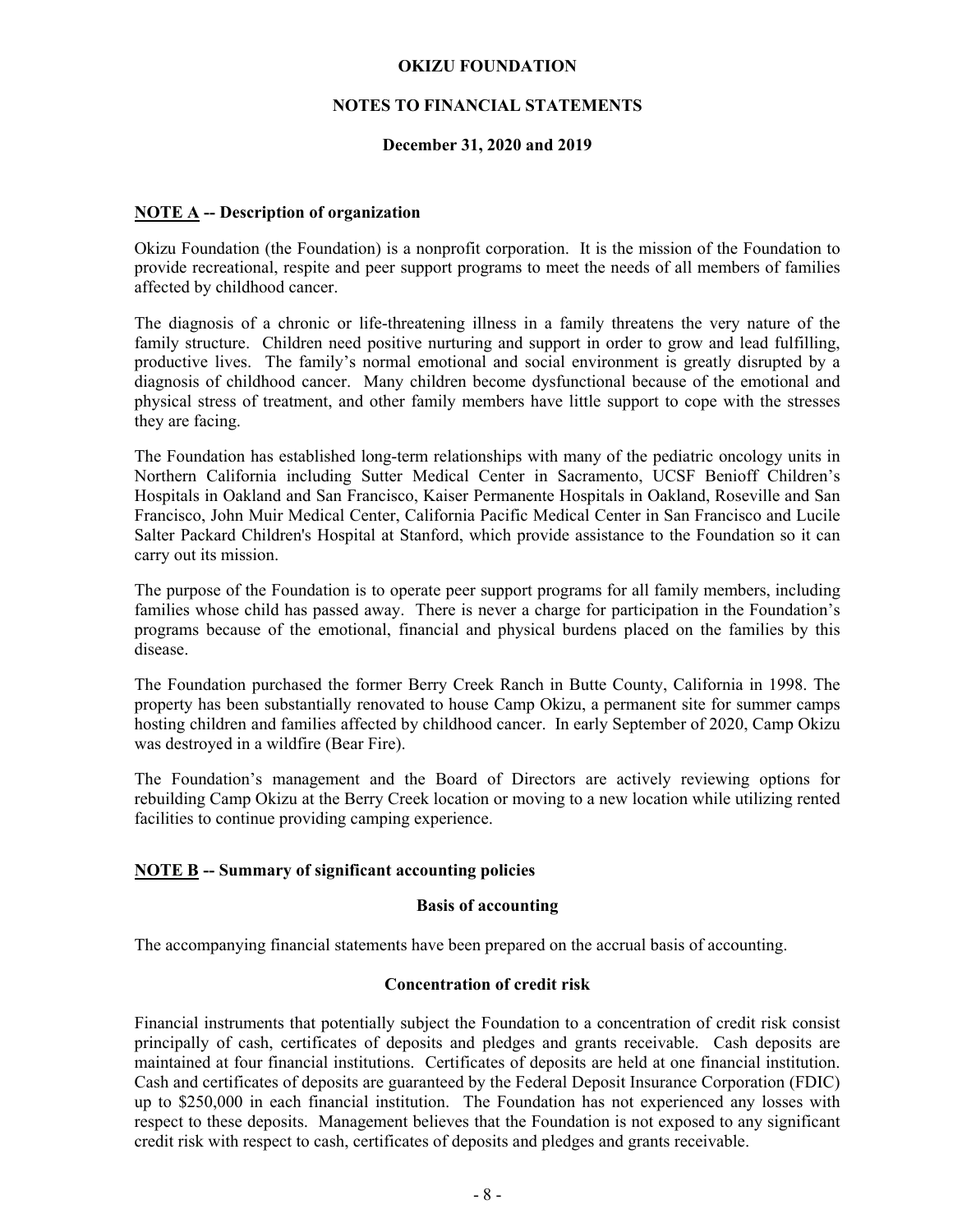## **NOTES TO FINANCIAL STATEMENTS (Continued)**

## **December 31, 2020 and 2019**

## **NOTE B -- Summary of significant accounting policies** (continued)

## **Certificates of deposit**

Certificates of deposit with an initial maturity exceeding three months are reflected on the Statements of Financial Position at face value with interest income included in the Statements of Activities. Interest income is accrued when earned.

## **Pledges and grants receivable**

Unconditional pledges and grants receivable are reported at realizable value, net of estimated uncollectible amounts. The Foundation evaluates the amounts expected to be realized on a regular basis. Any changes in the amounts expected to be received are recorded as increases or decreases in contributions.

Unconditional pledges and grants receivable, expected to be collected later than one year, are reported at fair value, which is determined using the discounted present value of estimated future cash flows. The resulting discount is amortized ratably and is reported as contributions revenue.

## **Inventory**

Inventory is stated at the lower of cost or market where cost is determined using the first-in, first-out method. Inventory consists primarily of logo merchandise held for resale.

### **Investments**

Investments in all debt and equity securities are stated at fair value and are considered available for sale. Fair value is determined based on quoted market prices. Realized and unrealized gains or losses on investments are recorded in the Statements of Activities in the period that such investments are sold or fluctuations occur.

The Foundation categorizes all investment assets on an individual security basis according to the fair value hierarchy as:

- Level 1, investment assets with observable inputs that are derived from quoted prices for identical assets or liabilities in an active market;
- Level 2, quoted prices in non-active markets or in active markets for similar assets or liabilities, inputs other than quoted prices that are observable, and inputs that are not directly observable, but are corroborated by observable market data; or
- Level 3, unobservable inputs, which cannot be corroborated by external market data.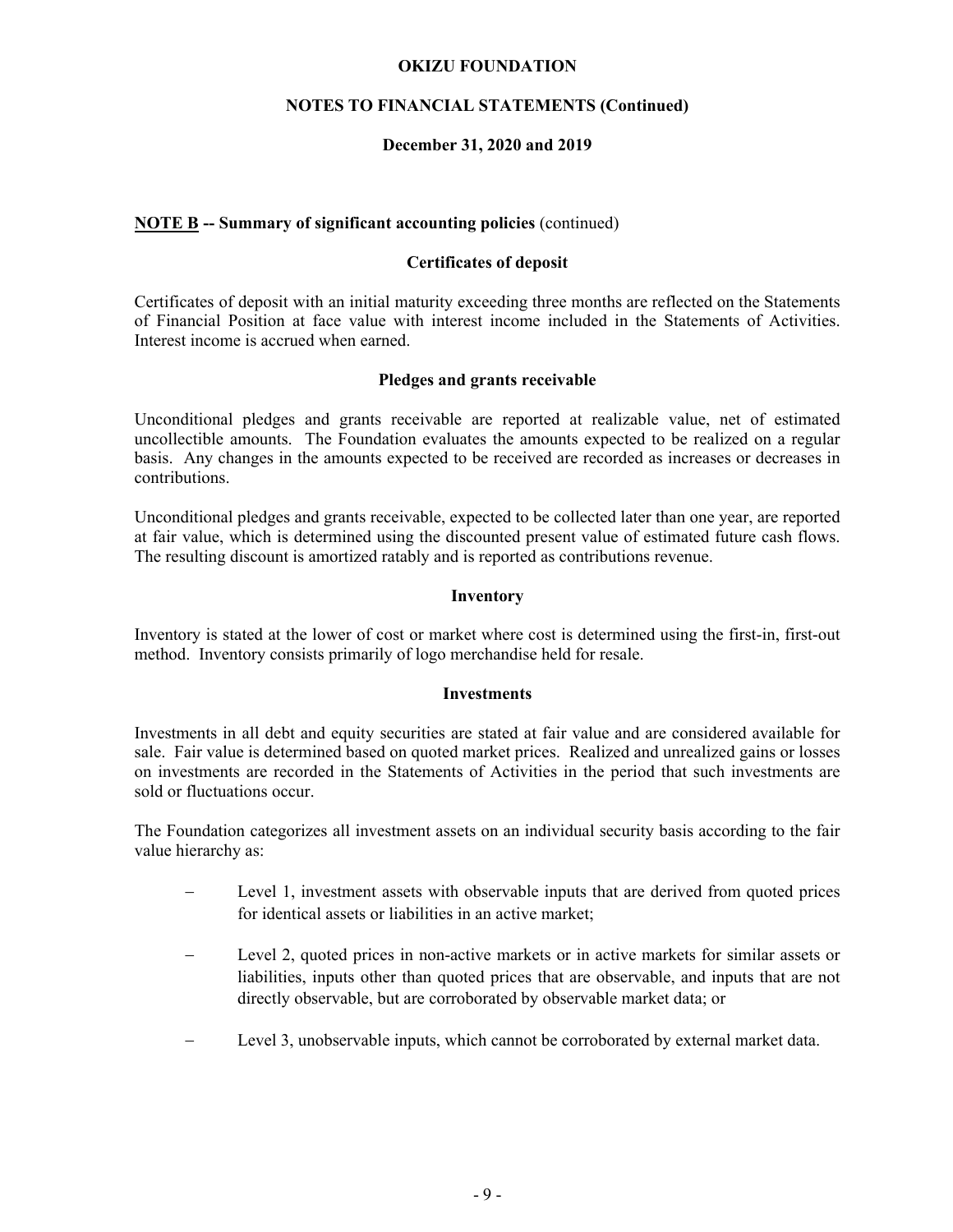## **NOTES TO FINANCIAL STATEMENTS (Continued)**

## **December 31, 2020 and 2019**

## **NOTE B -- Summary of significant accounting policies** (continued)

#### **Property and equipment**

Property and equipment are recorded at cost. Donations of property and equipment are recorded as contributions at their estimated fair value. Such donations are reported as unrestricted contributions unless the donor has restricted the donated asset to a specific purpose. Depreciation is computed on a straight-line basis over their estimated useful lives ranging from five to thirty-nine years. The Foundation generally capitalizes property and equipment with an original cost in excess of \$4,000.

#### **Net assets**

Net assets, revenues, gains and losses are classified based on the existence or absence of donor or grantor imposed restrictions. Accordingly, net assets and changes therein are classified and reported as follows:

Without donor restrictions: Net assets available for use in general operations and not subject to donor (or certain grantor) restrictions. The governing board has designated, from net assets without donor restrictions, net assets for an operating reserve.

With donor restrictions: Net assets subject to donor imposed restrictions. Some donor-imposed restrictions are temporary in nature, such as those that will be met by the passage of time or other events specified by the donor. Other donor-imposed restrictions are perpetual in nature, where the donor stipulates that resources be maintained in perpetuity. Gifts of long-lived assets and gifts of cash restricted for the acquisition of long-lived assets are recognized as revenue when the assets are placed in service. Donor-imposed restrictions are released when a restriction expires, that is, when the stipulated time has elapsed, when the stipulated purpose for which the resource was restricted has been fulfilled, or both.

### **Revenue and support recognition**

The Foundation records contributions when the donor makes an unconditional promise to give. The Foundation determines whether a contribution is conditional based on whether an agreement includes (a) a barrier that must be overcome and (b) a right of return of assets transferred or release of a promisor's obligation to transfer assets. Donor-restricted contributions are reported as increases in net assets with donor restrictions. Donor-restricted contributions that are received and their restrictions met in the same fiscal year are reported as unrestricted contributions. Revenue from donated auction items is recognized when sold and sales proceeds are included in special events revenue. Unrestricted donations of securities that are sold nearly immediately are treated as cash contributions and included in cash from operations on the Statements of Cash Flows.

The Foundation doesn't charge any fees for its camping and other programs.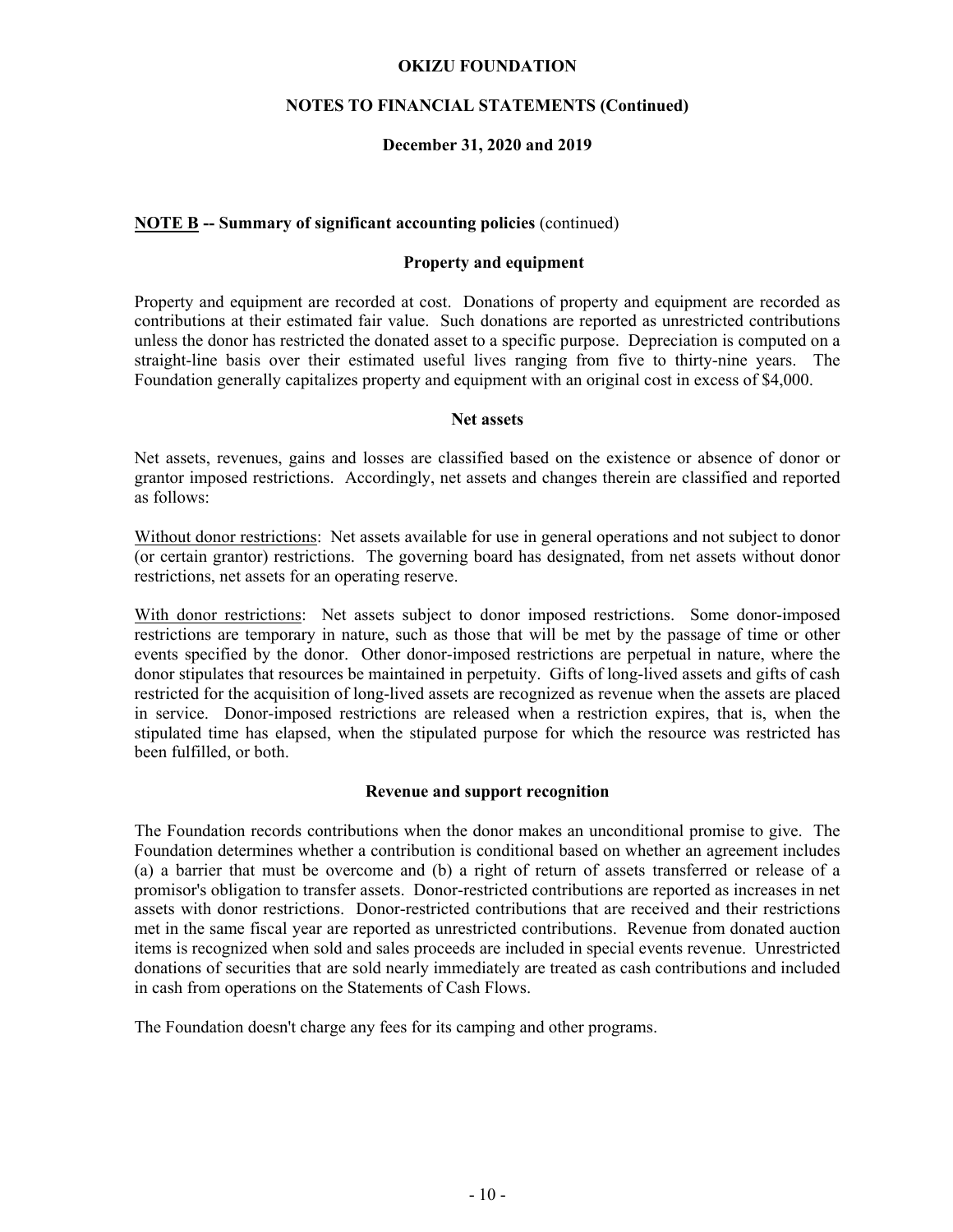## **NOTES TO FINANCIAL STATEMENTS (Continued)**

## **December 31, 2020 and 2019**

## **NOTE B -- Summary of significant accounting policies** (continued)

## **Adoption of new accounting standard**

In May 2014, the Financial Accounting Standards Board ("FASB") issued Accounting Standards Update (ASU) No. 2014-09, Revenue from Contracts with Customers (Topic 606). The ASU and all subsequently issued clarifying ASUs replaced most existing revenue recognition guidance in U.S. GAAP. The ASU also required expanded disclosures relating to the nature, amount, timing, and uncertainty of revenue and cash flows arising from contracts with customers. The Foundation adopted the new standard effective January 1, 2020, using the modified retrospective approach. The adoption of this ASU did not have any impact on the Foundation's financial statements.

#### **Income taxes**

The Foundation is a nonprofit organization that is exempt from income taxes under Section  $501(c)(3)$ of the Internal Revenue Code and under Section 23701d of the California Revenue and Taxation Code. Therefore, no provision for federal or California income tax is reflected in the financial statements.

The Foundation is subject to federal income tax on any unreleated business taxable income. The Foundation has designated all current and future insurance recovery proceeds to rebuild or replace camp property destroyed in a wildfire and will evaluate potential tax liability on unrelated business income upon completion. The Foundation recognizes the effect of income tax positions only if those positions are more likely than not of being sustained. The Foundation does not believe its financial statements include any uncertain tax positions.

The Foundation's returns are subject to examination by federal and state taxing authorities, generally for three years and four years, respectively, after they are filed.

#### **Functional allocation of expenses**

The costs of providing the program services and supporting activities of the Foundation are reported on the Statements of Functional Expenses. Expenses that can be directly identified with a specific function are allocated directly to that function. Expenses that cannot be directly identified with a specific function are allocated among the program services and supporting activities based on allocation methods and estimates made by the Foundation's management and approved by the Board of Directors.

#### **Contributed goods and services**

Contributions of goods and donated use of facilities are recognized at fair value when received. Contributions of services are recognized at fair value when received if such services create or enhance nonfinancial assets, or require specialized skills, are provided by individuals possessing those skills, and would typically need to be purchased if not donated.

### **Use of estimates**

The preparation of financial statements in conformity with generally accepted accounting principles requires management to make estimates and assumptions that affect the reported amounts of assets and liabilities and disclosure of contingent assets and liabilities at the date of the financial statements and reported amounts of revenues and expenses during the reporting period. Actual results could differ from those estimates.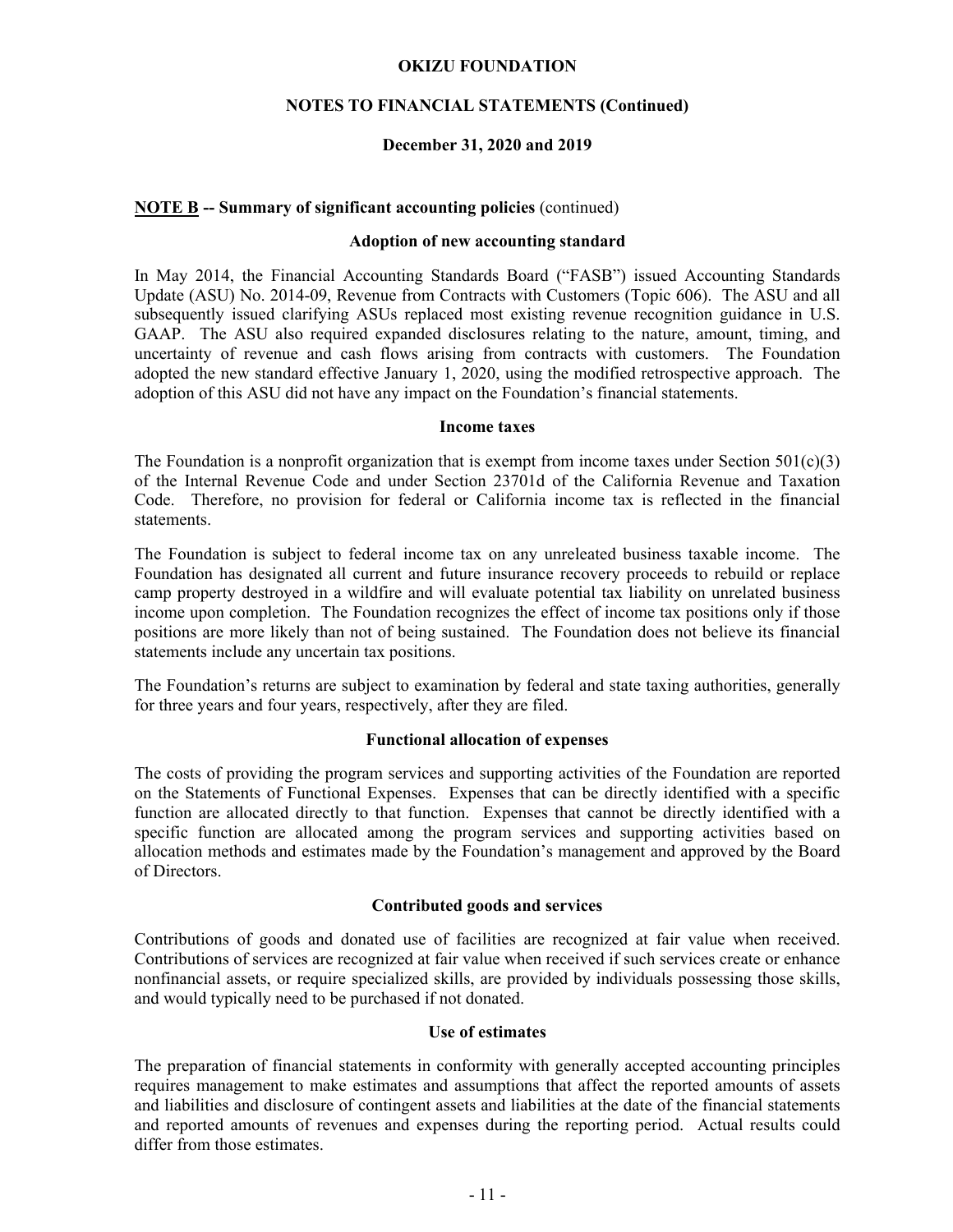## **NOTES TO FINANCIAL STATEMENTS (Continued)**

## **December 31, 2020 and 2019**

## **NOTE C -- Liquidity and availability**

Liquidity and availability of financial assets for general expenditures within one year at December 31 are as follows:

|                                                                |                 |     | Restated  |
|----------------------------------------------------------------|-----------------|-----|-----------|
|                                                                | 2020            |     | 2019      |
| Financial assets at year end:                                  |                 |     |           |
| Cash                                                           | \$<br>4,789,444 | \$  | 332,473   |
| Pledges and grants receivable (Notes D and P)                  | 483,740         |     | 474,000   |
| Insurance recovery receivable                                  | 7,952,120       |     |           |
| Certificates of deposit                                        | 1,300,000       |     | 950,000   |
| Investments                                                    | 42,909          |     | 44,703    |
| Total financial assets                                         | 14,568,213      |     | 1,801,176 |
| Less amounts not available to be used within one year:         |                 |     |           |
| Board designated - insurance recovery receivable               | 7,952,120       |     |           |
| Board designated - fire recovery                               | 3,311,547       |     |           |
| Board designated - Preservation Fund                           | 1,790,628       |     | 1,212,487 |
| Cash restricted by donors                                      | 341,940         |     | 166       |
| Investments                                                    | 42,909          |     | 44,703    |
| Financial assets not available to be used within one year      | 13,439,144      |     | 44,869    |
| Financial assets available to meet general expenditures within |                 |     |           |
| one year                                                       | 1,129,069       | \$. | 1,756,307 |

The Foundation invests cash in excess of short-term operating requirements in certificates of deposit and money market funds as part of its liquidity management plan. The Board of Directors designated a portion of the operating surplus to its Preservation Fund (see Note H) and all current and future insurance recoveries for rebuilding or replacement of the camp property lost in the fire (see Note O).

### **NOTE D -- Pledges and grants receivable**

Pledges and grants receivable consist of pledges due within one year of \$483,740 and \$474,000 at December 31, 2020 and 2019 (restated), respectively (see Note P).

The Foundation's management believes that all pledges and grants receivable are collectible and, accordingly, no allowance for uncollectible pledges and grants has been provided.

The Foundation had \$125,000 of conditional promises to give at December 31, 2019, representing a challenge pledge that would pay off the Foundation's debt if other support is raised to pay down the debt to the level of the challenge pledge. The condition for recognition of the \$125,000, pledge was met during 2019.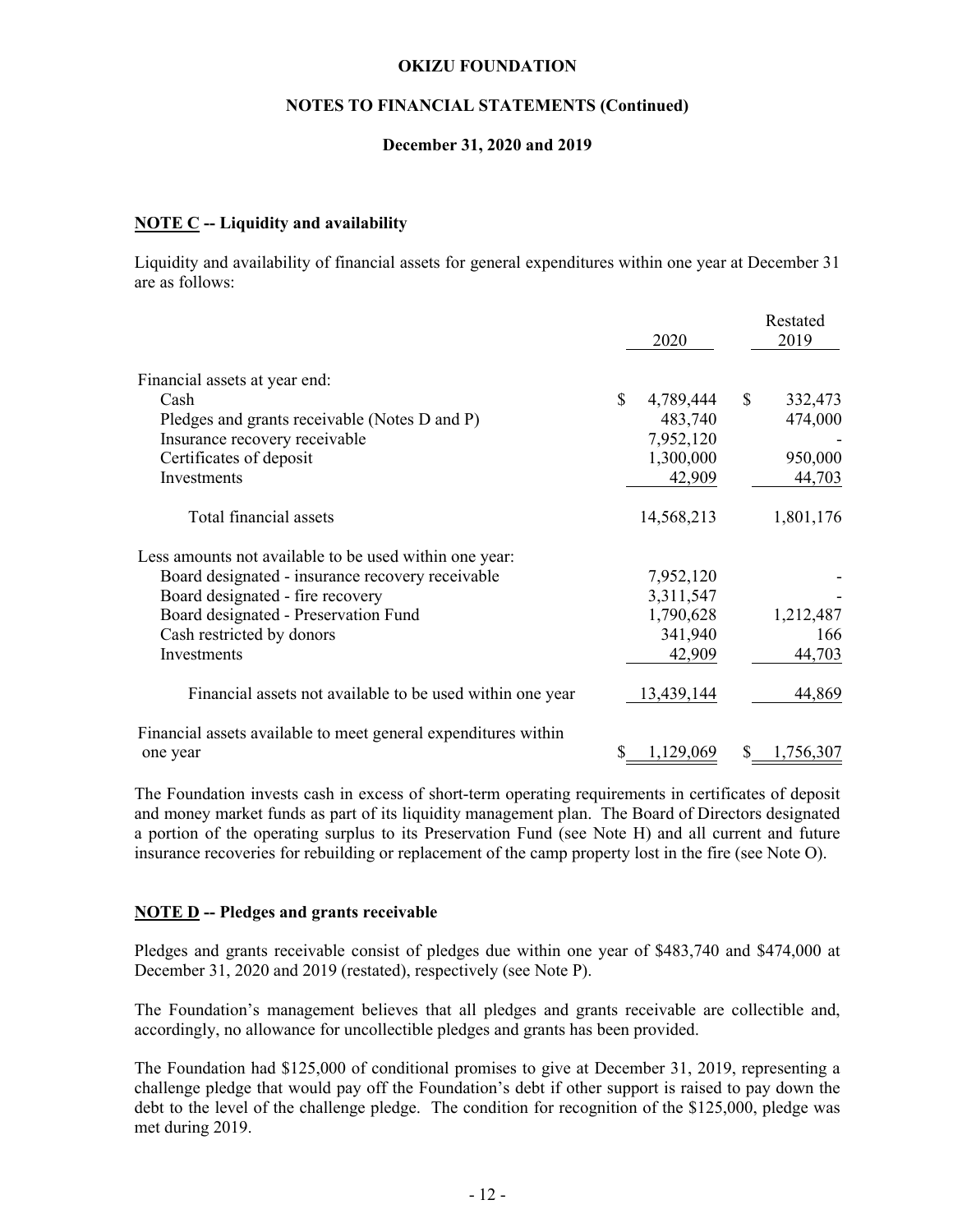# **NOTES TO FINANCIAL STATEMENTS (Continued)**

## **December 31, 2020 and 2019**

## **NOTE E -- Certificates of deposits and investments**

The certificates of deposits held by the Foundation at December 31, 2020 and 2019 exceeded the three month term at issuance and matured at various dates ranging from February to December 2021 and 2020, respectively.

The Foundation has categorized investment assets held at brokerage account on an individual security basis according to the fair value hierarchy as Level 1. Investments consist of mutual funds stated at fair value of \$42,909 and \$44,703 at December 31, 2020 and 2019, respectively.

## **NOTE F -- Property and equipment**

Property and equipment consist of the following at December 31:

|                               |    | 2020      |   | 2019        |
|-------------------------------|----|-----------|---|-------------|
| Buildings and improvements    | \$ | 289,000   | S | 8,306,773   |
| Land                          |    | 1,083,600 |   | 1,083,600   |
| Boat house                    |    |           |   | 760,153     |
| Furniture and fixtures        |    | 4,312     |   | 163,961     |
| Transportation equipment      |    | 41,716    |   | 104,561     |
| Equipment                     |    | 150,222   |   | 112,259     |
|                               |    | 1,568,850 |   | 10,531,307  |
| Less accumulated depreciation |    | (235,667) |   | (4,633,428) |
| Property and equipment, net   | S  | 1,333,183 |   | 5,897,879   |

A wildfire destroyed almost all of the tangible assets of the Foundation located at Camp Okizu at Berry Creek in early September of 2020 (see Note O). Depreciation expense for the years ended December 31, 2020 and 2019, was \$170,713 and \$238,721, respectively.

### **NOTE G -- Note payable**

Note payable consists of the following at December 31:

|                                                                                                              | 2020 |                          | 2019    |
|--------------------------------------------------------------------------------------------------------------|------|--------------------------|---------|
| Variable rate note payable with Presidio Bank with final                                                     |      |                          |         |
| payment due on November 23, 2026. The note bears<br>interest at a fixed rate of 4.13% per annum with a fixed |      |                          |         |
| monthly payment of \$6,912, which includes interest and                                                      |      |                          |         |
| principal.                                                                                                   |      | $\overline{\phantom{a}}$ | 162,957 |

Note was paid off on June 1, 2020.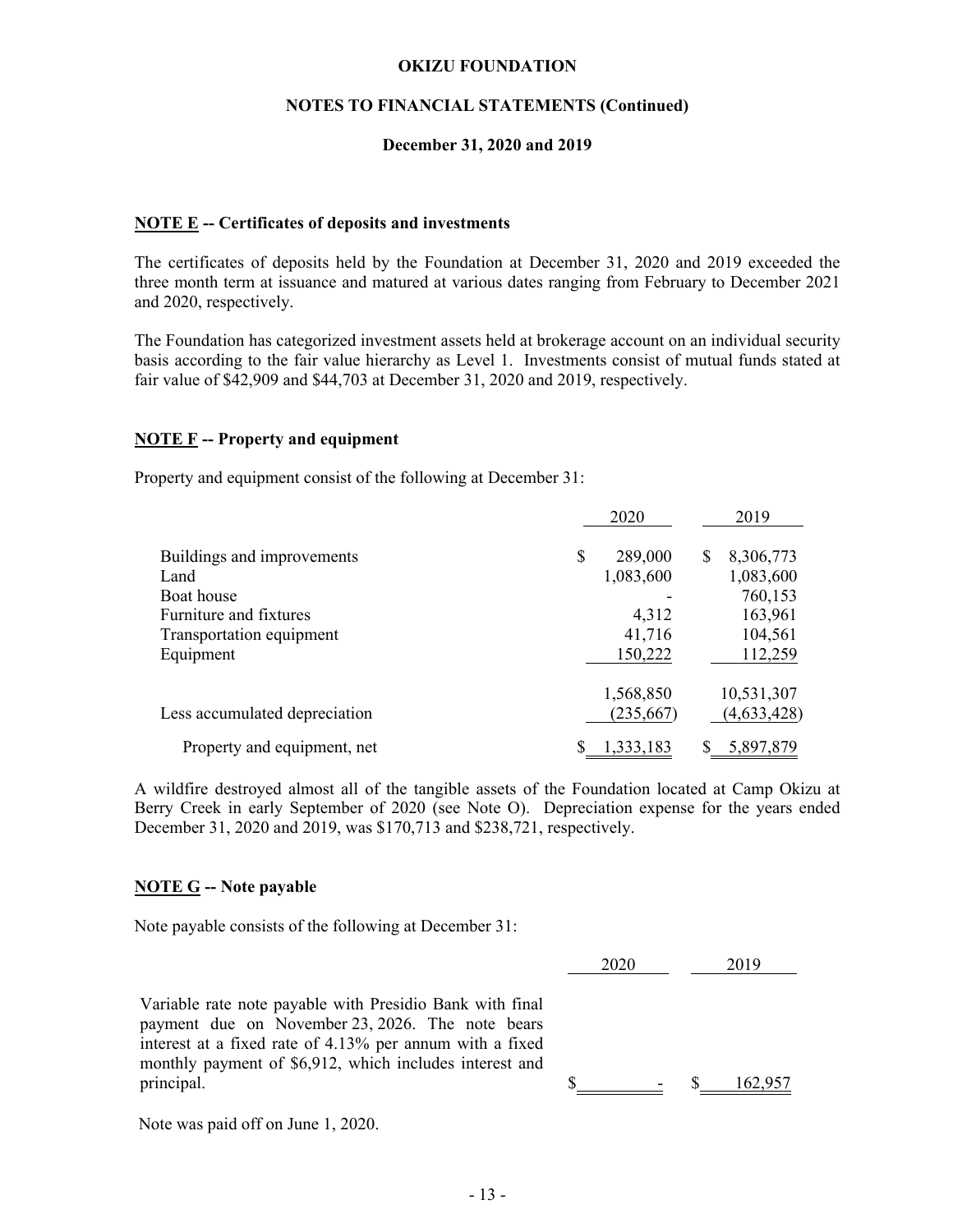## **NOTES TO FINANCIAL STATEMENTS (Continued)**

### **December 31, 2020 and 2019**

## **NOTE H -- Net assets without donor restrictions - designated**

The following net assets without donor restrictions have been designated by the Board of Directors for investments in property and equipment and operating reserve for the years ended December 31:

|                                                                                                            | 2020                                | 2019                          |
|------------------------------------------------------------------------------------------------------------|-------------------------------------|-------------------------------|
| Property and equipment, net (Note F)<br>Less related borrowings (Note G)                                   | 1,333,183<br>S                      | 5,897,879<br>S.<br>(162, 957) |
| Designated - property and equipment, net of related debt                                                   | 1,333,183                           | 5,734,922                     |
| Designated - fire recovery<br>Designated - insurance recovery receivable<br>Designated - Preservation Fund | 3,311,547<br>7,952,120<br>1,790,628 | 1,212,487                     |
| Total net assets without donor restrictions - designated                                                   | 14,387,478                          | 6,947,409                     |

The Preservation Fund's purpose is to provide a reserve to support the operations of the Foundation and to use as approved by the Board of Directors to support operations and specific projects. The fire recovery funds and insurance recovery receivable are designated for the rebuilding or replacement of the camp property lost in the fire.

## **NOTE I -- Net assets with donor restrictions**

Net assets with donor restrictions consists of the following for the years ended December 31:

|                                          | 2020          |   | 2019    |
|------------------------------------------|---------------|---|---------|
| Timing restrictions                      | \$<br>483,740 | S | 474,000 |
| Camp rebuilding                          | 250,000       |   |         |
| Naming rights                            | 90,000        |   |         |
| Camp maintenance                         | 43,074        |   | 44,868  |
| Other                                    | 1,774         |   | 500     |
| Total net assets with donor restrictions | 868,588       |   | 519,368 |

### **NOTE J -- Special events revenue, net**

Revenue from special events includes amounts for tickets sold, contributions raised during the event and proceeds from the sale of donated auction items. Revenue from the Art Inspiring Hope Gala, net of event costs directly benefiting donors, comprised 6% and 13% of total revenue and support, respectively, for the years ended December 31, 2020 and 2019.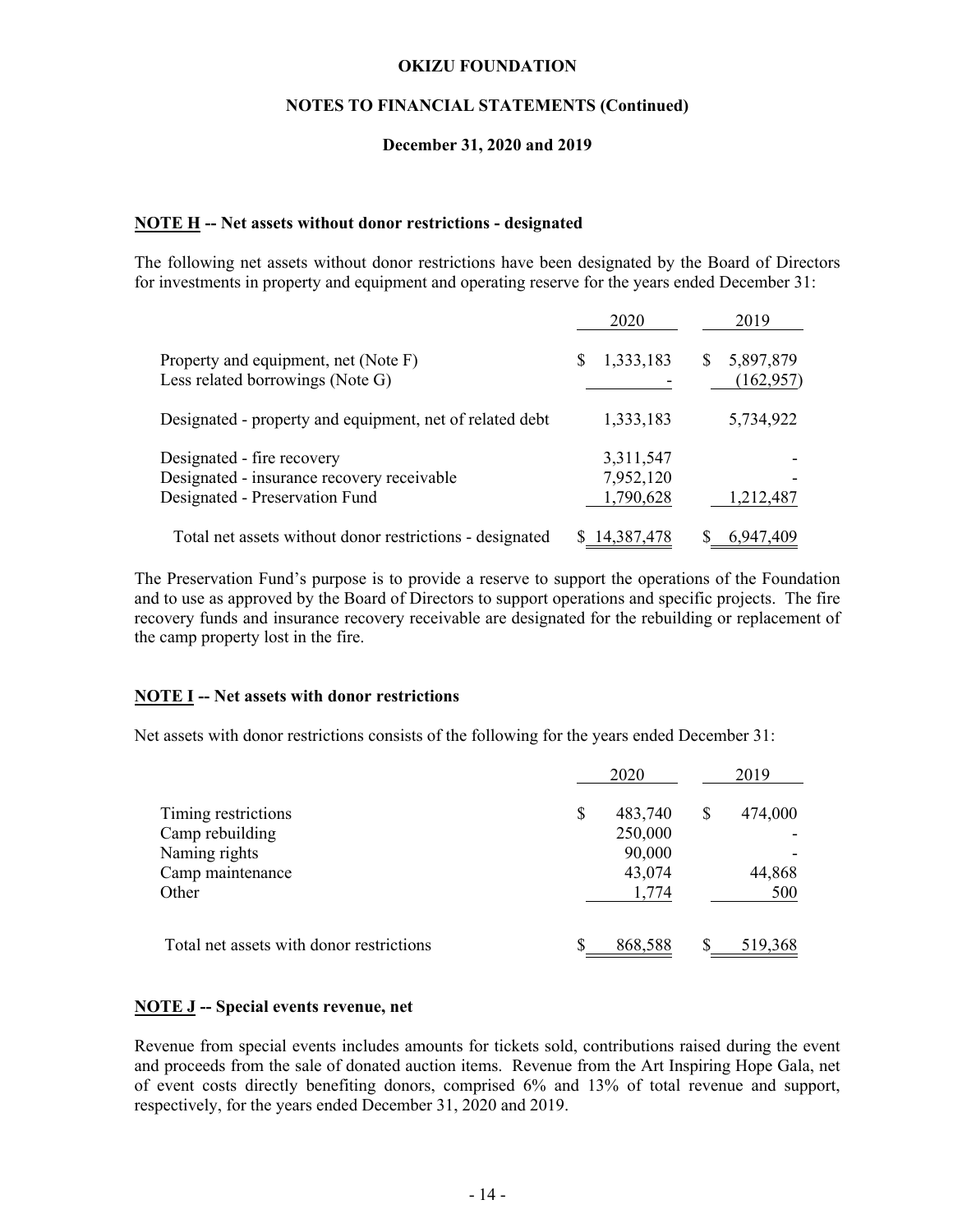## **NOTES TO FINANCIAL STATEMENTS (Continued)**

## **December 31, 2020 and 2019**

#### **NOTE J -- Special events revenue, net** (continued)

Revenue from special events consisted of the following for the years ended December 31:

|                                         | 2020          |   | 2019       |
|-----------------------------------------|---------------|---|------------|
| Art Inspiring Hope Gala                 | \$<br>312,285 | S | 852,446    |
| Sacramento dinner                       | 30,081        |   | 141,651    |
| Lobsterfest dinner                      | 10,000        |   | 58,541     |
| Okizu Crush                             | 7,000         |   | 250        |
| Other special events                    | 47,865        |   | 47,868     |
|                                         | 407,231       |   | 1,100,756  |
| Less costs of direct benefits to donors | (105, 886)    |   | (511, 016) |
| Special events revenue, net             | \$<br>301,345 |   | 589,740    |

### **NOTE K -- Contributed services**

Contributed medical services valued at \$45,136 and \$191,963 were recorded for the years ended December 31, 2020 and 2019, respectively. The Foundation also recognized \$26,459 and \$43,663 for donated use of facilities and professional services for the Art Inspiring Hope Gala for the years ended December 31, 2020 and 2019, respectively.

Notable volunteer time adds considerably to the services provided by the Foundation. In addition to the volunteer time that requires recognition in the financial statements, approximately 80,000 hours were contributed by more than 700 volunteers conducting 22 peer support and other programs at Camp Okizu during the year ended December 31, 2019. These were lifeguards, ropes course helpers, archery and fishing instructors, arts and craft directors, dishwashers and kitchen workers, counselors, unit leaders and administrative assistants.

During the year ended December 31, 2020, participation of volunteers was significantly reduced due to COVID-19 restrictions.

#### **NOTE L -- Lease obligations**

The Foundation leases office space in Novato, California under a noncancelable lease that expired on April 30, 2020. During 2019, the lease was extended for an additional three-year term expiring April 30, 2023 with renegotiated rent payment adjusted to fair market value. The extended lease provides for monthly payments of \$3,824 and a share of common expenses.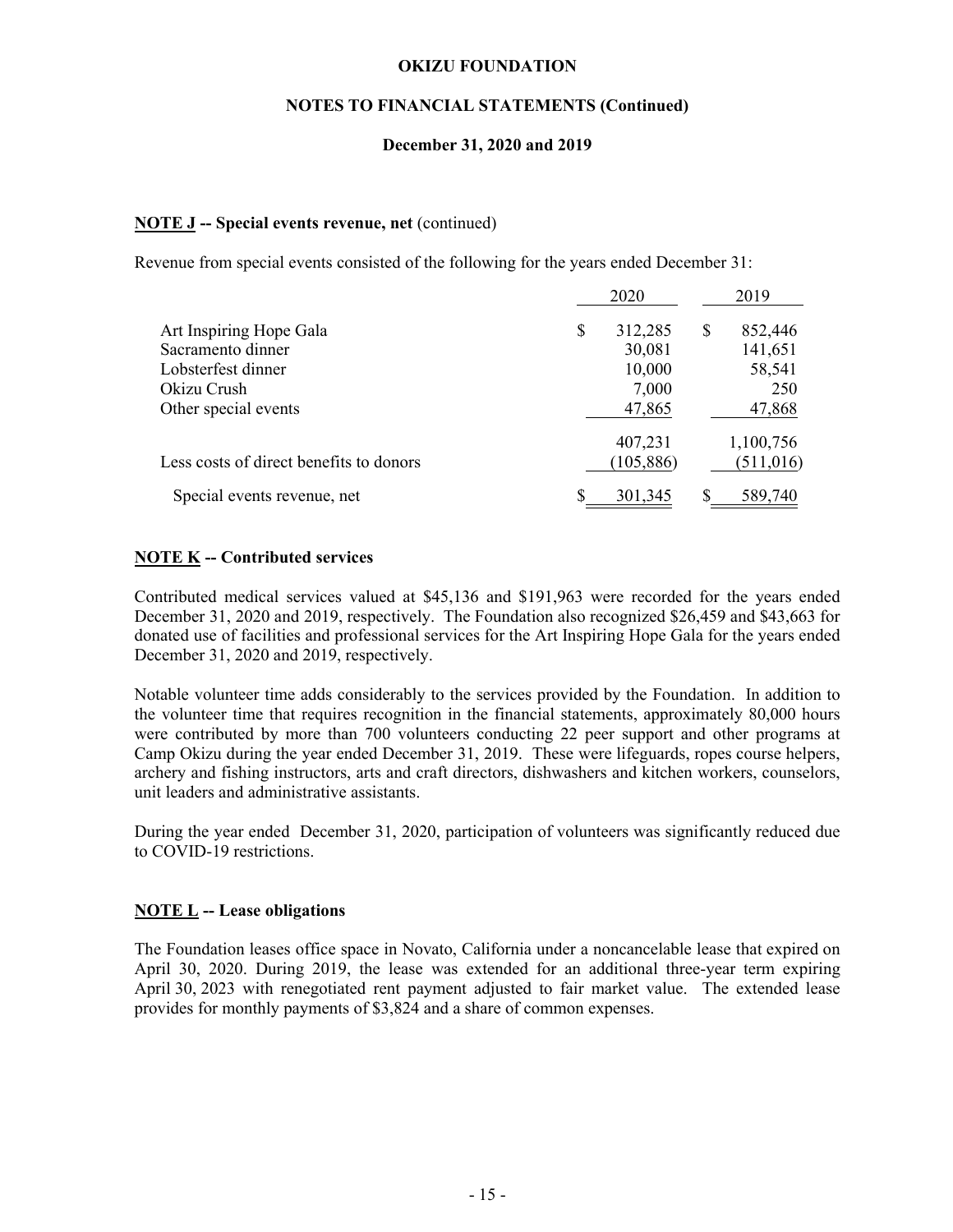## **NOTES TO FINANCIAL STATEMENTS (Continued)**

## **December 31, 2020 and 2019**

## **NOTE L -- Lease obligations** (continued)

Future minimum rental payments are as follows:

| Years Ending December 31, |          |         |
|---------------------------|----------|---------|
| 2021                      | <b>S</b> | 45,886  |
| 2022                      |          | 46,807  |
| 2023                      |          | 15,754  |
|                           |          | 108,447 |

The Foundation also rented a storage space on a month-to-month basis during 2020 and 2019. Total rent expense was \$51,645 and \$52,664 for the years ended December 31, 2020 and 2019, respectively.

## **NOTE M -- Retirement plan**

The Foundation maintains a defined contribution 403(b) retirement plan for all employees. Employees are eligible to make elective contributions following the date of hire up to the maximum allowed by the Internal Revenue Code. The Foundation does not contribute to the plan.

### **NOTE N -- Paycheck Protection Program loan**

In April of 2020, the Foundation received a loan in the amount of \$215,047 through the Small Business Administration's Paycheck Protection Program (SBA PPP) to minimize adverse effects of the pandemic. The loan proceeds are intended to be used for specified purposes, primarily payroll, employee benefits and rent, and are eligible for partial or complete forgiveness if various criteria established by the SBA PPP are met (see Note Q).

### **NOTE O -- Casualty loss and insurance recovery**

In early September 2020, Camp Okizu was destroyed by a wildfire. All buildings, structures and vehicles that were inspected and confirmed by insurance inspectors as lost were written off. The Foundation engaged a qualified contractor to complete partial cleanup of the site in December 2020, including removal and sale of the fire damaged timber. The Foundation estimated and accrued the cost of cleanup and timber removal on two parcels, net of proceeds from timber sale, which is expected to be completed in 2021. The Foundation applied for government assistance to remove structural debris from the site with the Butte County Office of Emergency Management (see Note Q).

The Foundation received \$2,651,542 of partial insurance recovery in December 2020. The Foundation recorded a receivable for an additional \$7,952,120 insurance recovery, which was received in the first six months of 2021. The Foundation expects to receive up to \$350,000 for lost personal property and damaged infrastructure after the evaluation is completed, the maximum available coverage under the policy. The Foundation has not recorded the receivable for this amount because evaluation of the loss is under review by the insurance company. The Foundation's insurance policy provides \$25,000 coverage for structural debris removal, which is expected to be paid to the Butte County Office of Emergency Management (see Note Q).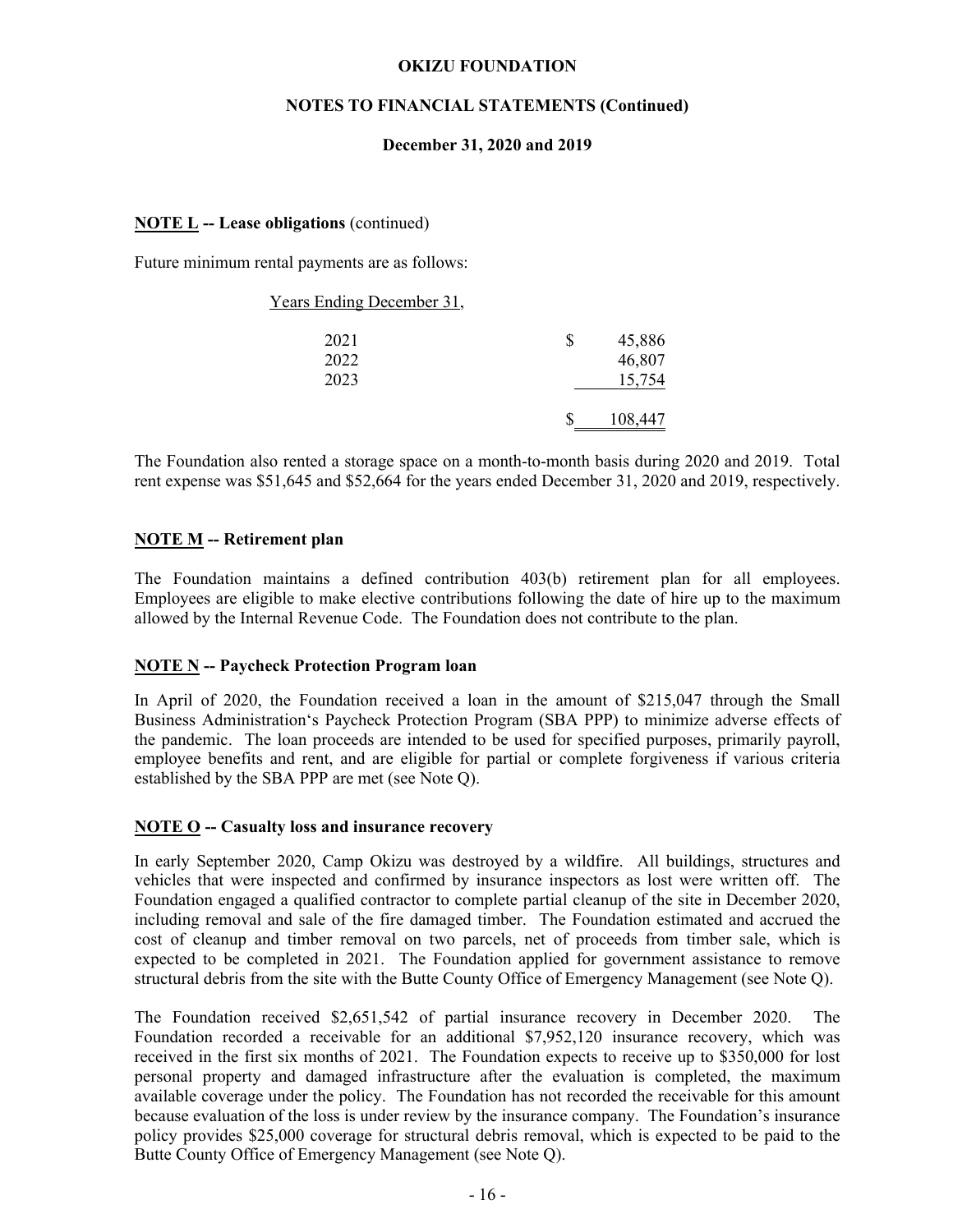## **NOTES TO FINANCIAL STATEMENTS (Continued)**

### **December 31, 2020 and 2019**

## **NOTE O -- Casualty loss and insurance recovery** (continued)

All current and future recoveries of insurance proceeds are designated by the Board of Directors for rebuilding or replacement of the camp property lost in the fire (see Note H).

### **NOTE P -- Prior period adjustments**

During the year ending December 31, 2020, the Foundation's management became aware that matching pledges related to the Shindig event (an annual private event organized and held by the Foundation's supporters) were not recorded as pledges receivable at December 31, 2019 and 2018. To correct that, the Foundation has restated beginning net assets for the years ending December 31, 2020 and 2019 from \$7,290,688 to \$7,528,688 and from 6,862,037 to \$7,098,037, respectively, to recognize additional pledges receivable.

The details of the adjustments are as follows as of January 1:

|                                                             |                                  | 2020                          |                          |
|-------------------------------------------------------------|----------------------------------|-------------------------------|--------------------------|
|                                                             | Without<br>Donor<br>Restrictions | With<br>Donor<br>Restrictions | Total                    |
| Net assets, beginning of the year<br>as previously reported | \$<br>7,009,320                  | \$<br>281,368                 | 7,290,688<br>\$          |
| Pledges and grants receivable                               | (236,000)                        | 238,000                       | 2,000                    |
| Net assets, beginning of year (restated)                    | \$<br>6,773,320                  | \$<br>519,368                 | 7,292,688                |
|                                                             |                                  | 2019                          |                          |
|                                                             | Without<br>Donor                 | With<br>Donor                 |                          |
| Net assets, beginning of the year<br>as previously reported | Restrictions<br>\$<br>6,676,648  | Restrictions<br>\$<br>185,579 | Total<br>\$<br>6,862,227 |
|                                                             |                                  |                               |                          |
| Pledges and grants receivable                               |                                  | 236,000                       | 236,000                  |